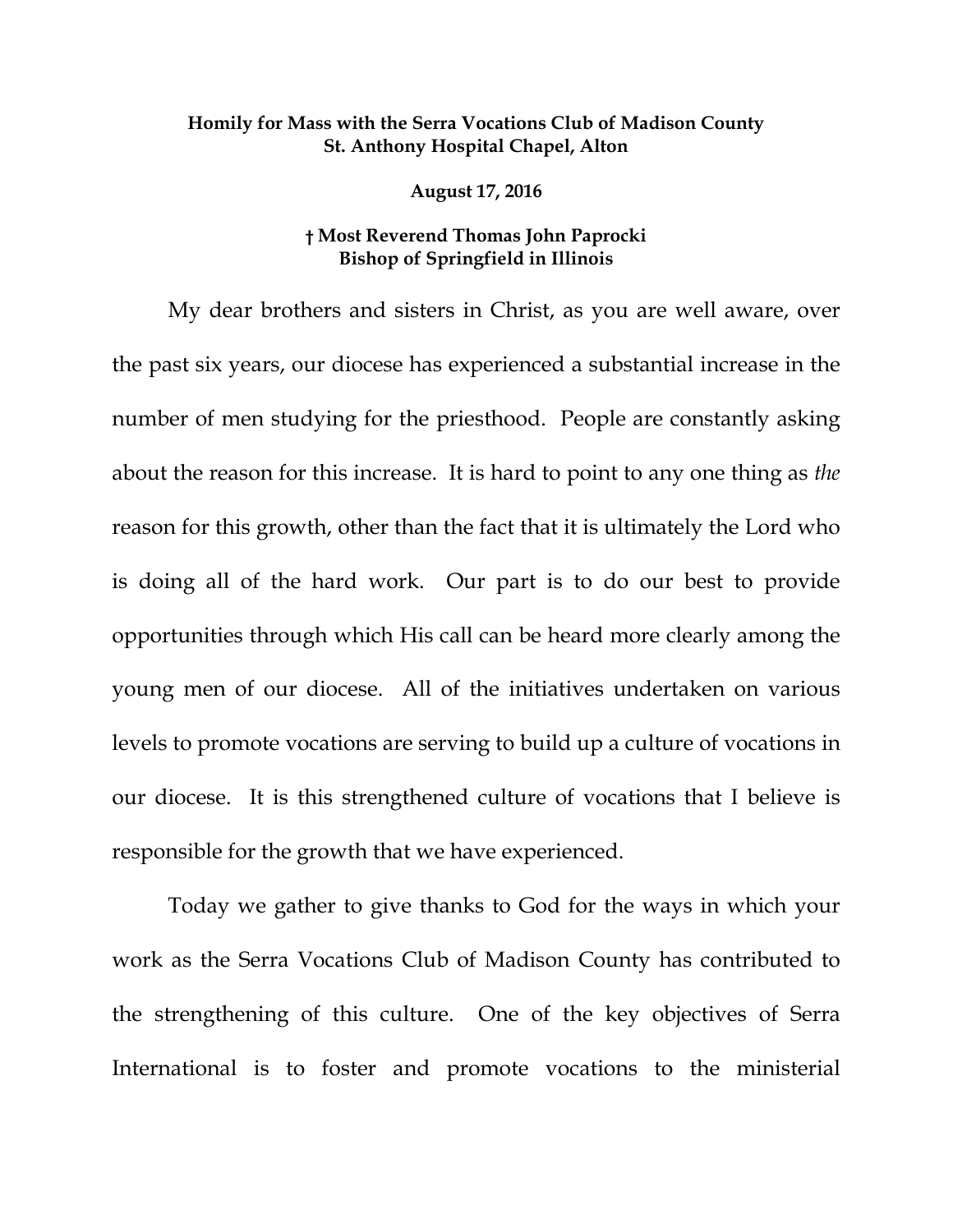priesthood and consecrated religious life in the Catholic Church. I am aware that you have done this by organizing visits to some of the area schools, asking priests and religious to speak about vocations to the young people. We cannot underestimate the value of constantly keeping the message of vocations in front of our young people.

In our Gospel for today's Mass, we heard the Parable of the Laborers in the Vineyard. When the landowner went out toward the end of the day and saw that there will still some standing by, he asked them the reason for their idleness. "Because no one has hired us" (Matthew 20:7) was their response. In his commentary on this Gospel passage, St. Gregory the Great sees this group as the Gentiles who were called last. Their failure to respond was because none of the prophets had preached about this new way of life to them. It was not until the Lord came that this message was finally brought to their attention[.1](#page-1-0)

<span id="page-1-0"></span>We do not want to be found guilty of not presenting the priesthood or religious life as a possible way of life to our young people. By your willingness to offer these vocation events, you are making sure that this message is indeed being presented earlier in the day, meaning earlier in their lives. We trust that the Lord can multiply our seemingly meager

2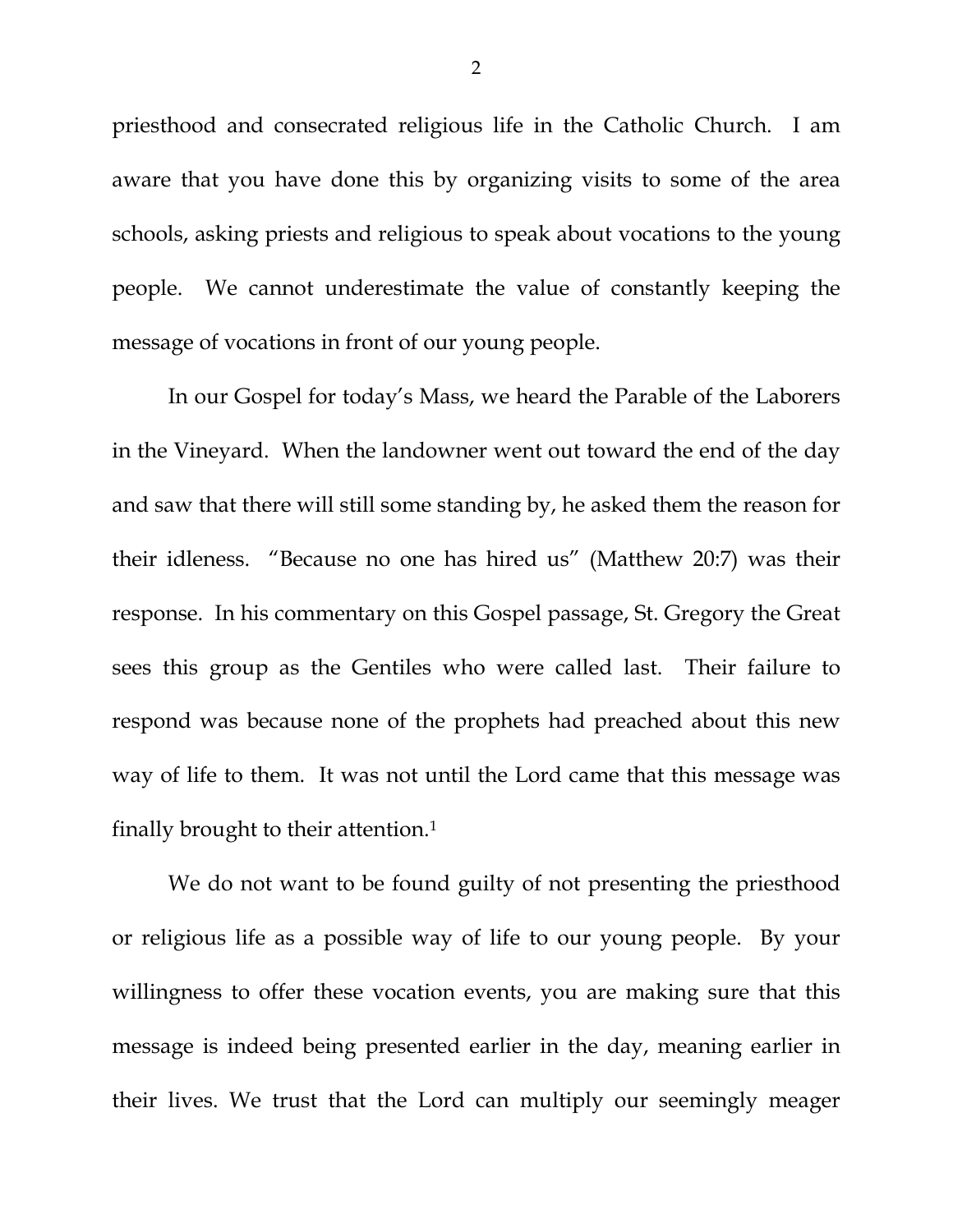efforts to bring about a fruitful response. I therefore commend you and encourage you to continue this work, trusting that the Lord will indeed bless those efforts.

Another central objective of your organization is to support those who have chosen to follow the Lord in the vocations of the ministerial priesthood and consecrated religious life. Once again, never underestimate how something so seemingly simple can leave a significant impact.

Turning again to the Gospel, we see how, when it was time to collect their pay at end of the day, those who had worked all day earned the same amount as those who worked only briefly. Those who toiled all day felt as though they were not being treated justly. It is quite possible that they felt that they were being underappreciated for their work. As a result, they grew bitter and complained.

Those who have been working hard in the vineyard of the Lord as priests and religious are subject to a similar temptation. After laboring tirelessly, it can be the case that they receive little if any recognition for what they do. While they do not serve the Church in order to be recognized or commended, it is still nice to be encouraged from time to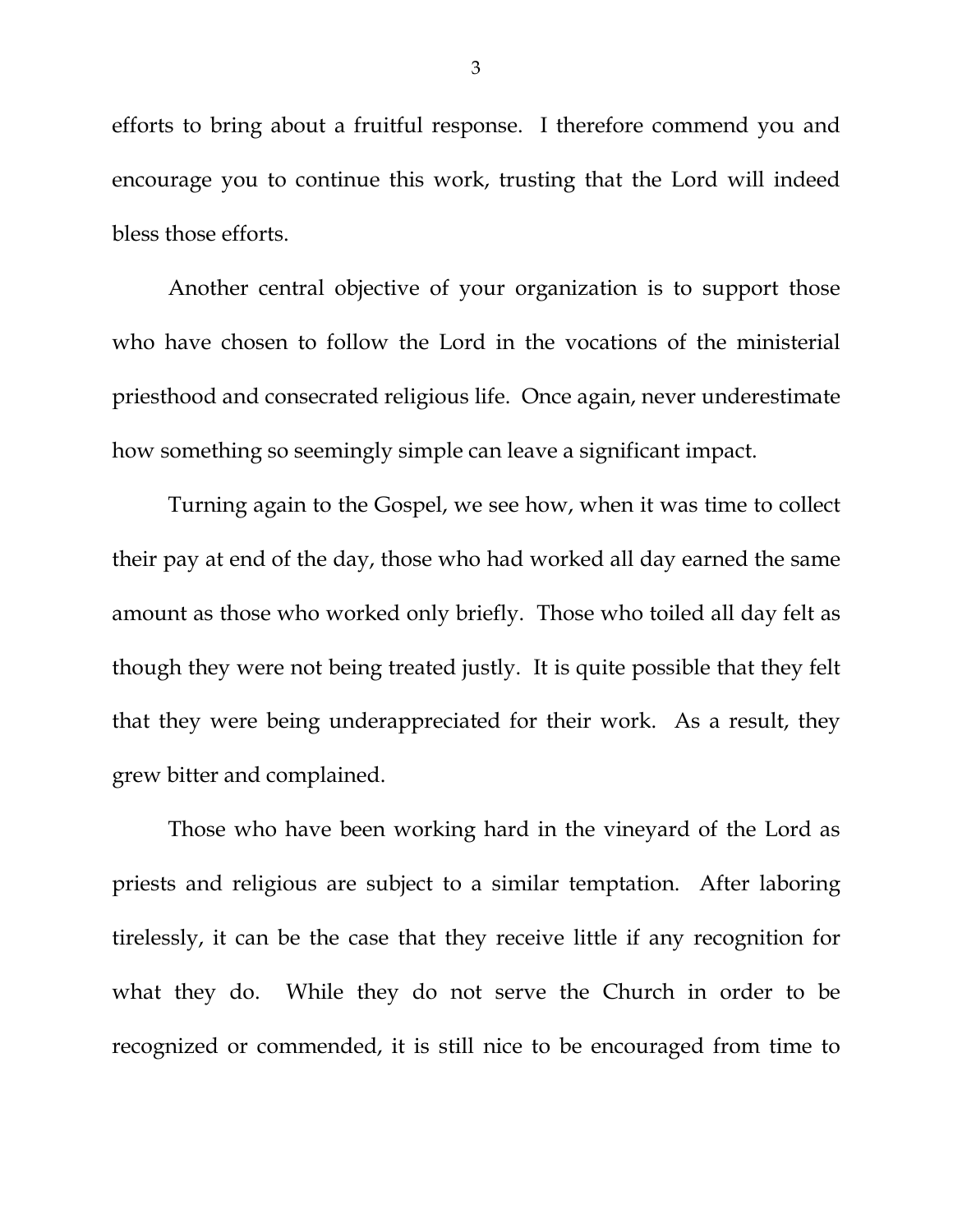time, reaffirming in them that their work is indeed appreciated and valuable.

In our first reading from the Prophet Ezekiel, we hear the unfortunate account of those shepherds who were more concerned about their own needs than those of the flock entrusted to them. While there can be various reasons that a shepherd might choose to follow such a path, it is quite possible that one thing that could contribute to it is the lack of encouragement and love from those they serve.

Once again, we do not want to be found guilty of contributing to a discouraged attitude among our priests or religious by our lack of love and support for what they do and the commitment that they have made to give their lives in service to the Church. Again, I thank you for the work that you do in this regard.

Although it may not initially seem evident, your support of these men and women already consecrated to the Lord actually serves to support that first objective of promoting vocations among our young people. When they experience happy priests and religious, they are much more likely to consider that way of life as something that can be joyful and fulfilling. In fact, I have no doubt that the joyful witness of the priests in our diocese is a